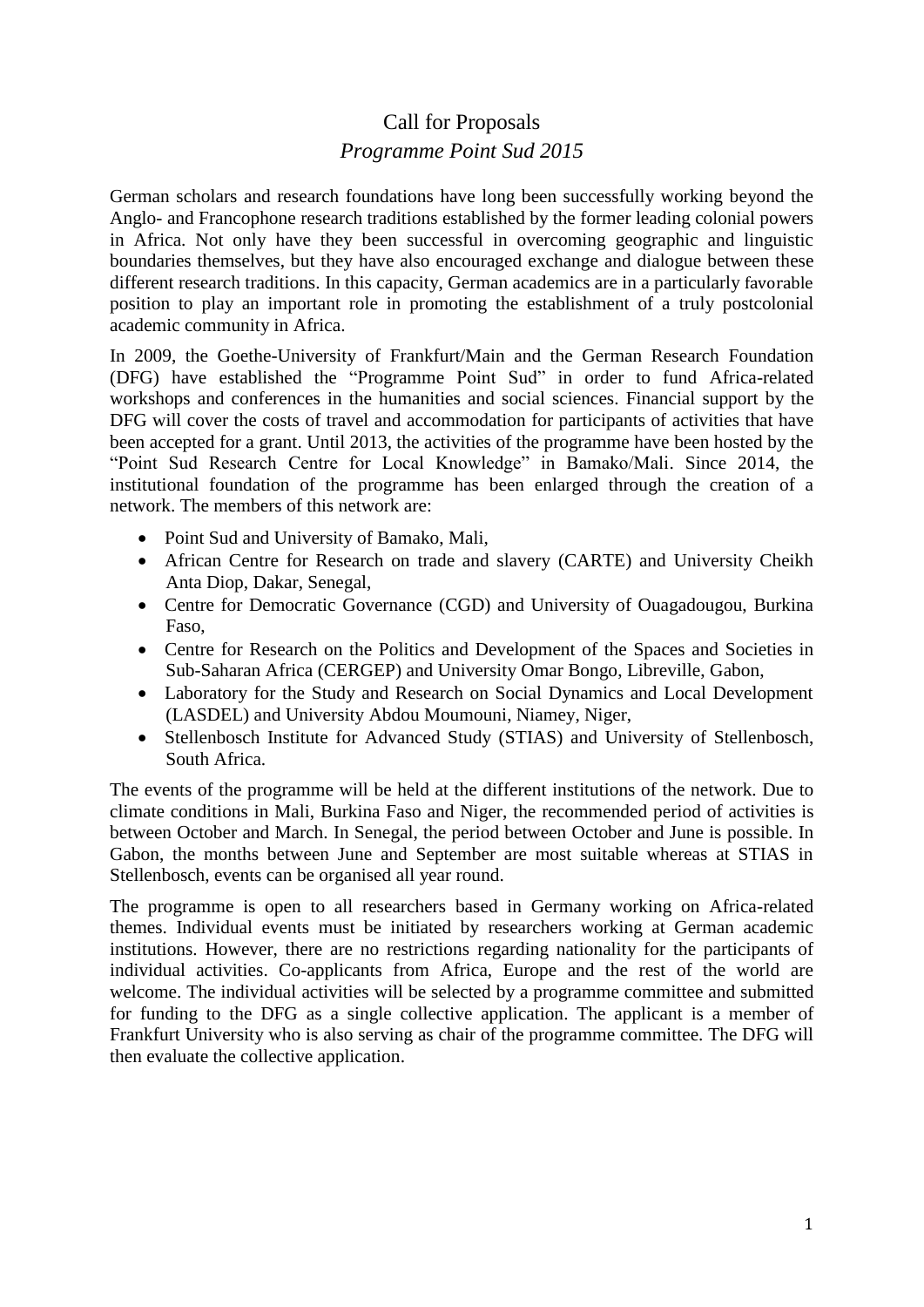Members of the committee are:

- Professor Rose Marie Beck, University of Leipzig,
- Professor Mamadou Diawara, Goethe University Frankfurt,
- Professor Andreas Eckert, Humboldt University of Berlin,
- Dr. Anke Hoeffler, Oxford University,
- Professor Birgit Meyer, University of Utrecht,
- Professor Dieter Neubert, University of Bayreuth,

Requests for funding will be assessed according to the following general principles:

- Types of activity eligible for funding are: Traditional activities such as conferences, seminars, workshops, graduate schools, summer schools, and field schools of various scales. Furthermore, innovative formats such as project development workshops and forums to promote kickoff meetings for new research endeavors and themes will be given privileged consideration.
- A particular concern of the programme is to establish long-term relations with scholars, scientific institutions and networks. In this sense, follow-up workshops by scientists who have already participated in the programme are especially welcomed. Furthermore, the programme offers the possibility for postdoctoral research networks and junior academic groups to apply for two consecutive workshops with the same group of participants (max. 15-20) during the next two rounds of application (2015 and 2016). The funding of the second workshop depend on the success of the first one.
- Although the programme is primarily oriented towards the social sciences and humanities, initiatives that aim to promote interdisciplinary cooperation with the natural sciences and medicine are particularly welcome. There are no thematic requirements except that the initiative is relevant to Africa.
- Not eligible for support are: internal project meetings, planning meetings, project finding meetings and student field research as part of university course requirements.
- The University of Frankfurt finances an academic coordinator who will support applicants in editing their applications and also coordinate the programme. The university will also assist with travel arrangements, accommodation and the settling of accounts in order to relieve the applicants of most logistic and administrative tasks. Funding will be paid to the University of Frankfurt and directly managed from there.

The programme committee will evaluate the applications according to the following criteria:

- the innovativeness of the proposal with respect to content and/or format,
- the interdisciplinary approach,
- the extent of cooperation with researchers and institutions from Africa,
- the consideration of young scholars on doctoral or post-doc level,
- the balanced proportion in regards to gender amidst the participants,
- the sustainability of the activity regarding networking between the participants and/or publication of the results,
- the type of linkage to the location/hosting institution of the venue.

The applicants have to state in their proposition at which institution/location they want to hold their workshop. This choice must be justified by a concrete linkage between the planned event and the location. Nevertheless, the final decision about the location of each venue will be made by the programme committee.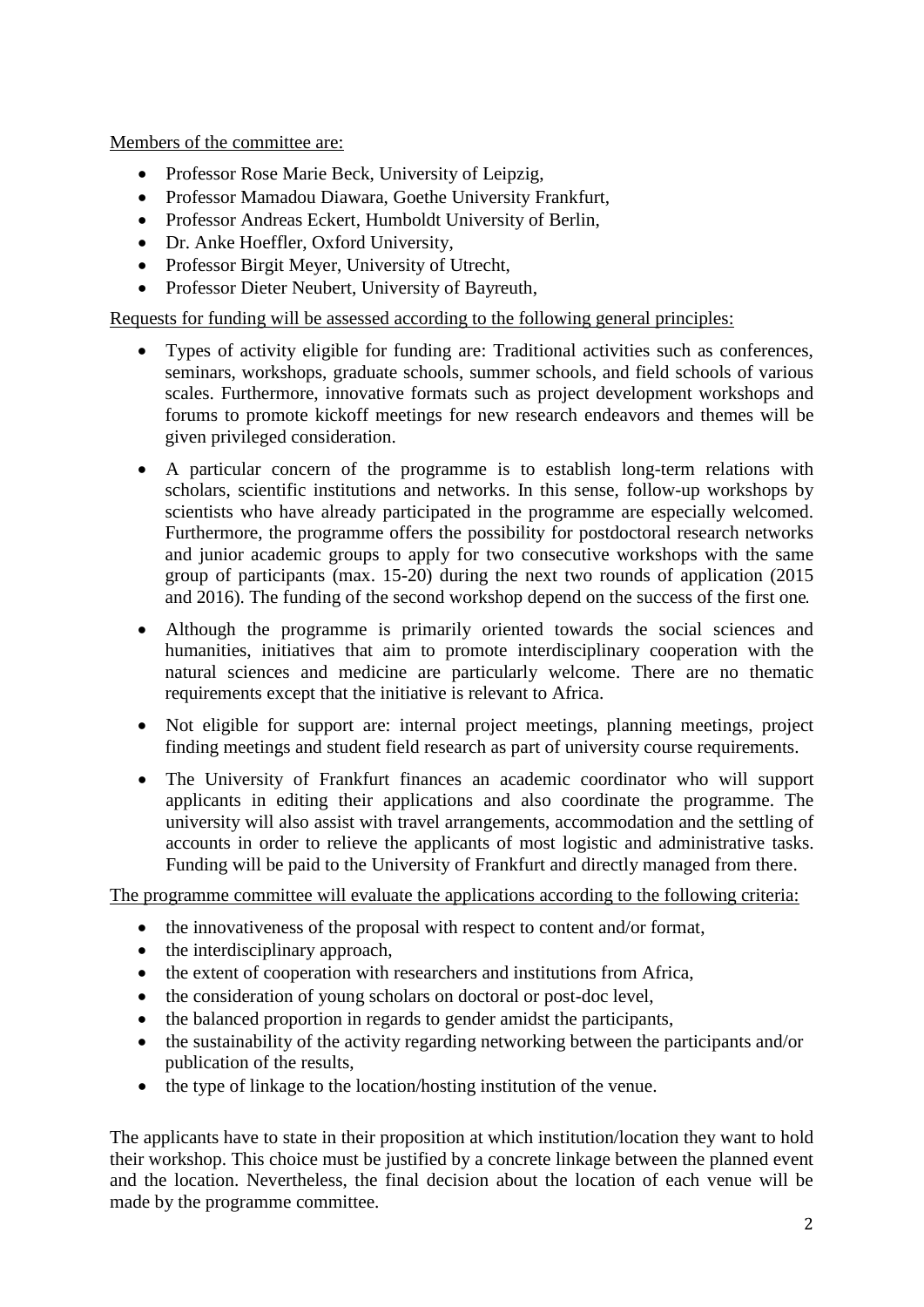This linkage can be realized by different means. One can be already established contacts of the applicants to local researchers and institutions who can be integrated as participants. They are welcome as co-applicants. Depending on the subject of the proposal, another form of linkage might be the participation of representatives of the local civil society and/or by visiting local institutions like hospitals or radio stations as well as through discussions with representatives of private or state bodies. If you do not have the necessary contacts to fulfil this criterion, we will be happy to assist.

An integral part of the programme is the linkage to the local universities. Hence, the participants are asked to hold public lectures or panel debates at the faculties concerned. In this way we open up the programme to students or other locals interested in the subject. To make this possible, we offer to the organisers of the workshops and/or selected participants the opportunity to extend their stay for two or three days before or after the workshop in order to organise these activities at the university.

Moreover, proposals that include a south-south-dialogue with scientists from Anglophone, Francophone or Lusophone countries in Africa, Latin America or Asia as well as workshops which address especially young scholars are particularly welcome.

The proposals should have the following outline and length:

- Title of the proposal
- Name of the applicants, discipline and their affiliation
- 1.2. The research topic and objectives (max. 2 pages).
- 1.3. Research format and organization (max. 2 pages). This point should include a time schedule and work plan structuring the activity. The applicants are also asked to describe where they want to organize their event, which type of linkage to the location they conceive, how they intend to deal with possible language barriers (anglo-, francoand lusophone participants), and if they plan a publication or common activities in the future, e.g. joint summer schools.
- 1.4. Participants (max. 1 page). A list of the participants to be invited, including their academic status, discipline and their affiliation is to be included in the proposal. If the applicants wish to work with a call for papers, the prospective number of participants has to be determined. Note that to assure a productive work atmosphere, the average number of participants does not exceed 25 persons. Also, the nationality of the participants to be chosen (how many from Europe, Africa and so on) and how the applicants intend to circulate the call for papers should be made clear.
- 1.5. Profiles and selected publications of the applicants (max. half a page for each applicant). The details and references should be chosen according to their relevance for the content and type of activity planned.
- Formatting: Times New Roman, type size 12 point, single space

There is no need to include a calculation of the costs since this is done in Frankfurt.